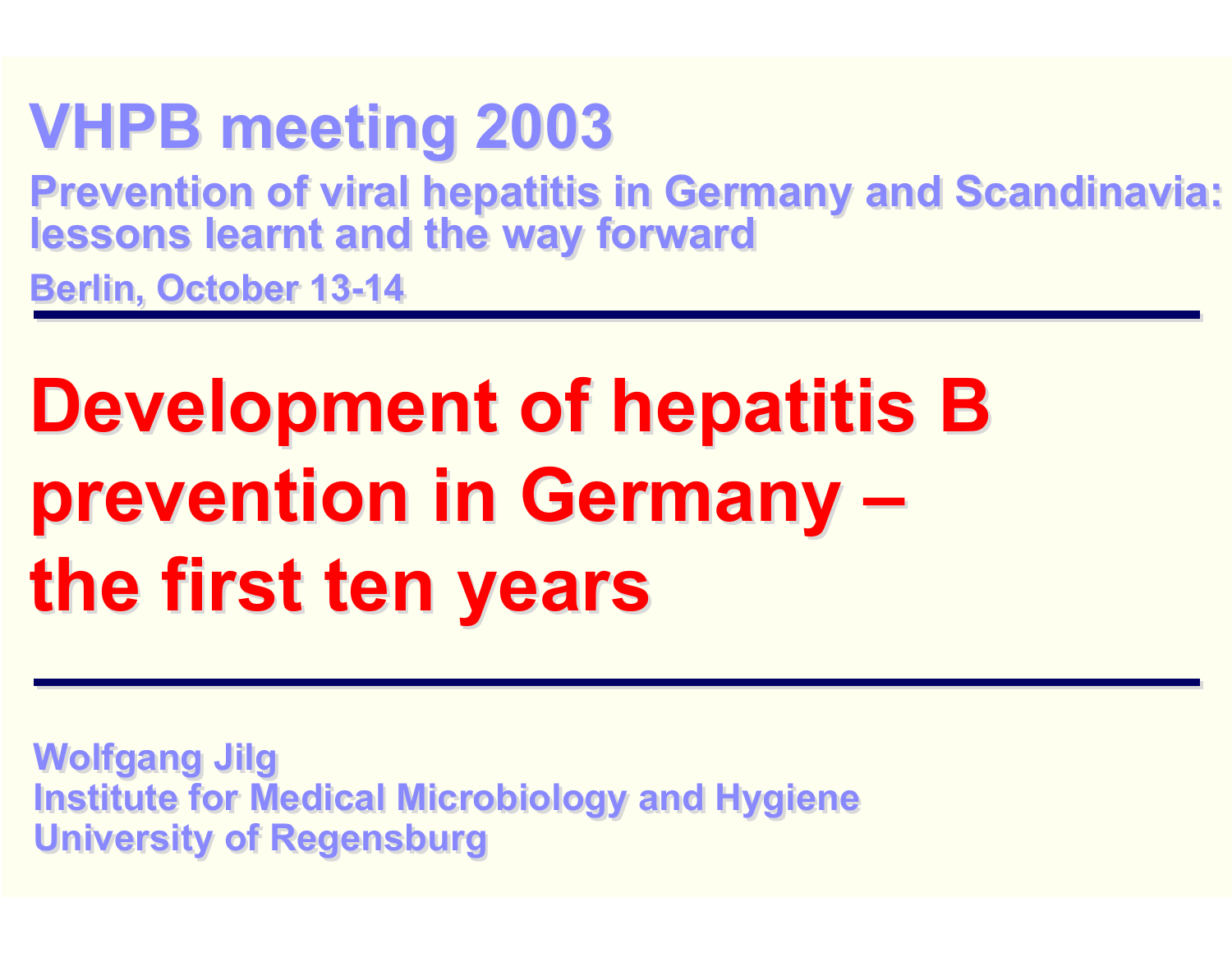# **marketing authorisation of hepatitis vaccines B in Germany**

- **1982hepatitis B vaccine ("plasma vaccine")**
- **1986recombinant hepatitis B vaccine**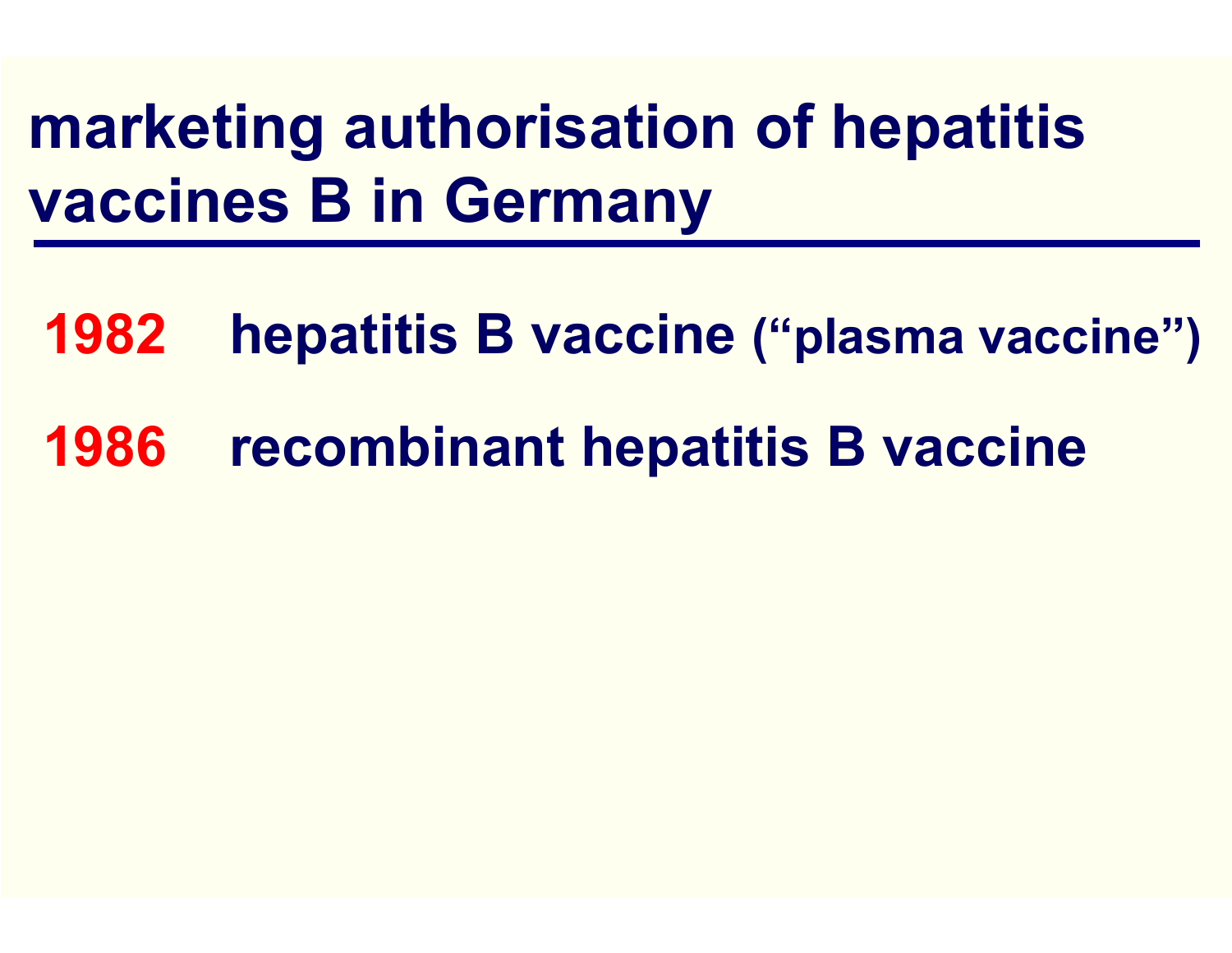### **recommendations for use of hepatitis B vaccine in Germany (STIKO 1983-1995)**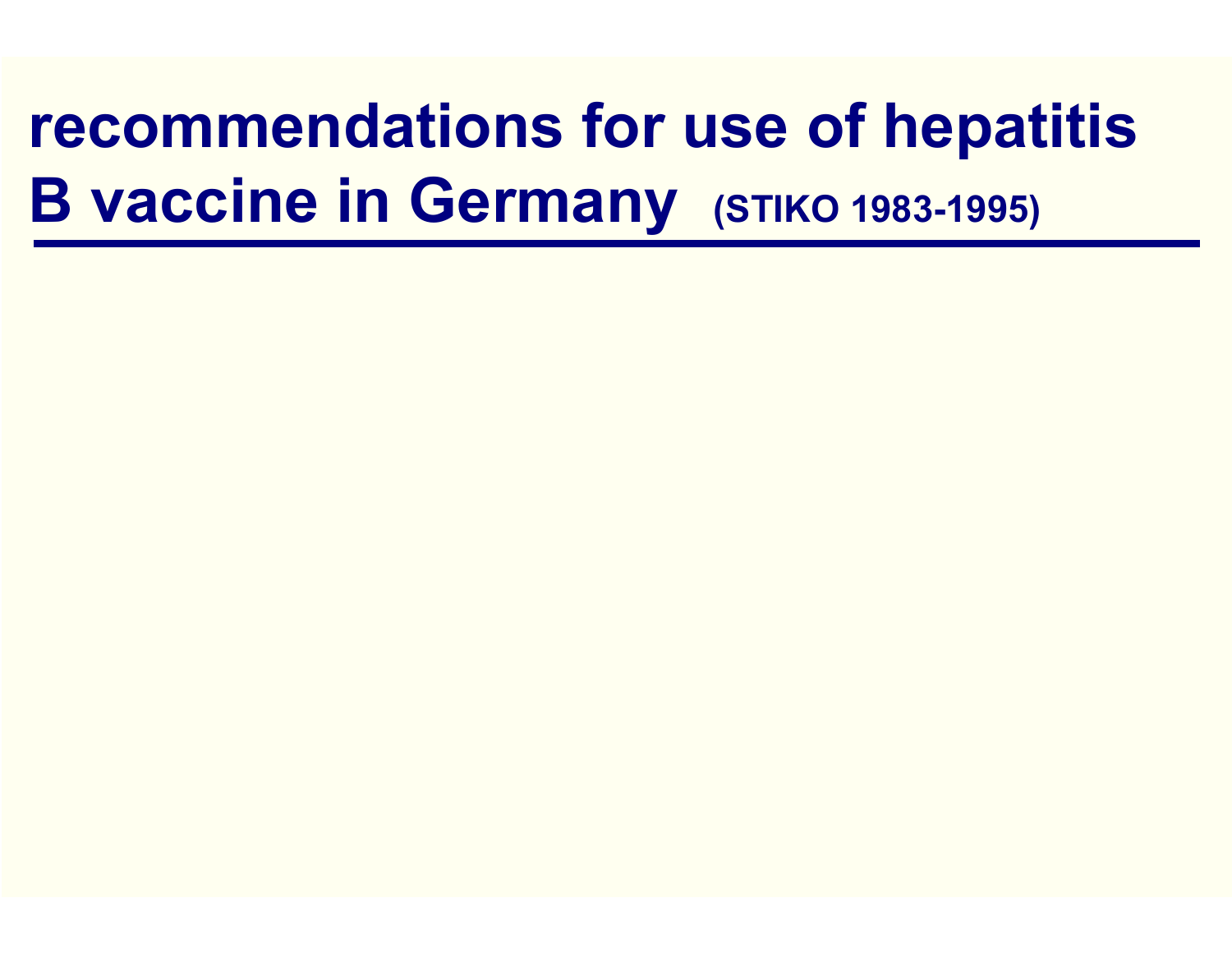### **STIKO** "Ständige Impfkommission" **( =** *standing committee for vaccination***)**

- $\bullet$  **makes** *recommendations for* **use and performance of vaccinations**
- $\bullet$  **recommendations addressed to the health authorities of the "Länder" (the federal states of Germany) which by themselves announce "***publicly recommended vaccinations***"**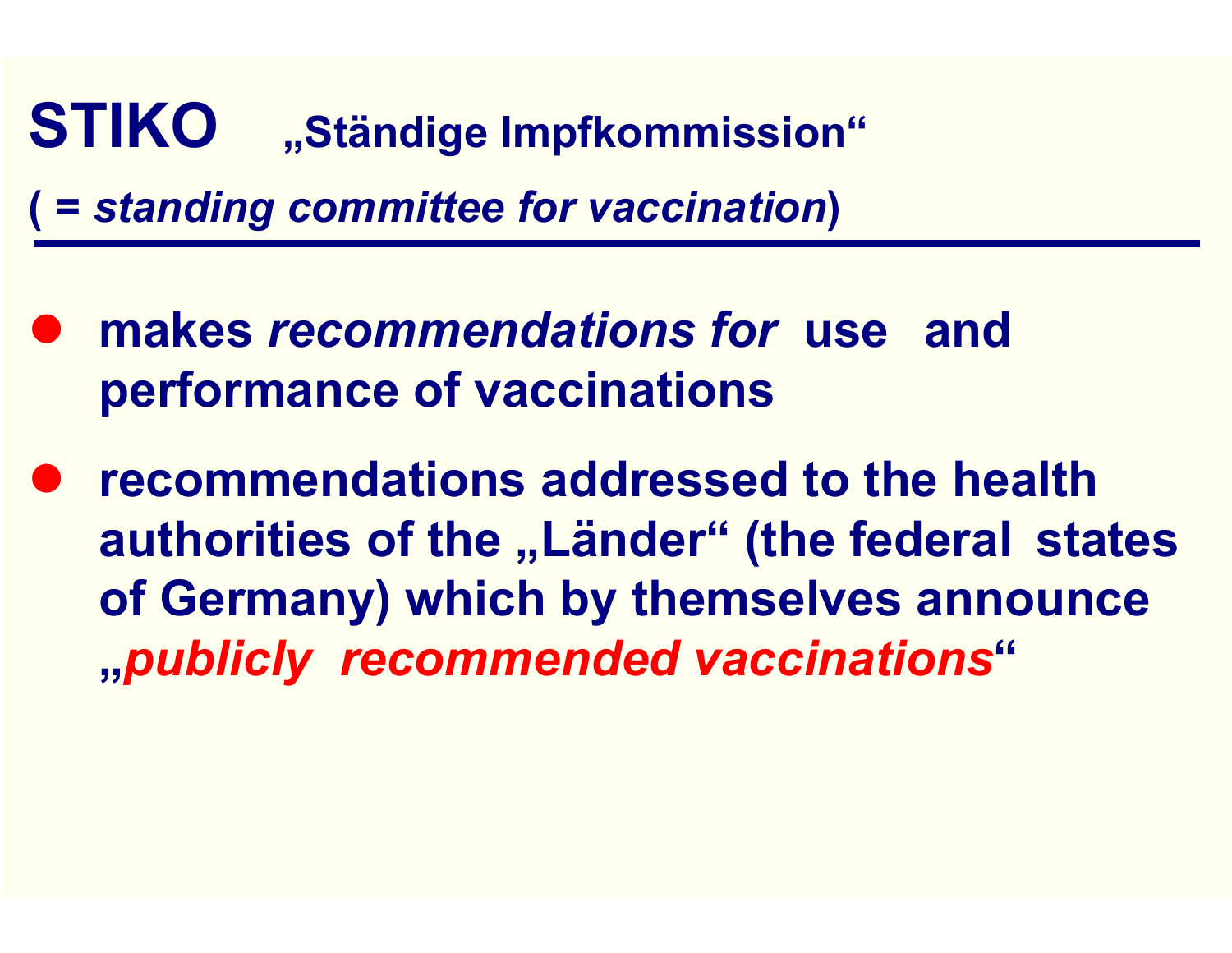#### **publicly recommended vaccinations recommended by STIKO and the Federal States**

**vaccinations which are of considerable importance for the whole population or <sup>a</sup> significant part of it.**

- $\rightarrow$  in case of health damage due to unwanted **side effects or adverse events the state will pay for compensation.**
- $\rightarrow$  **usually paid by health insurances**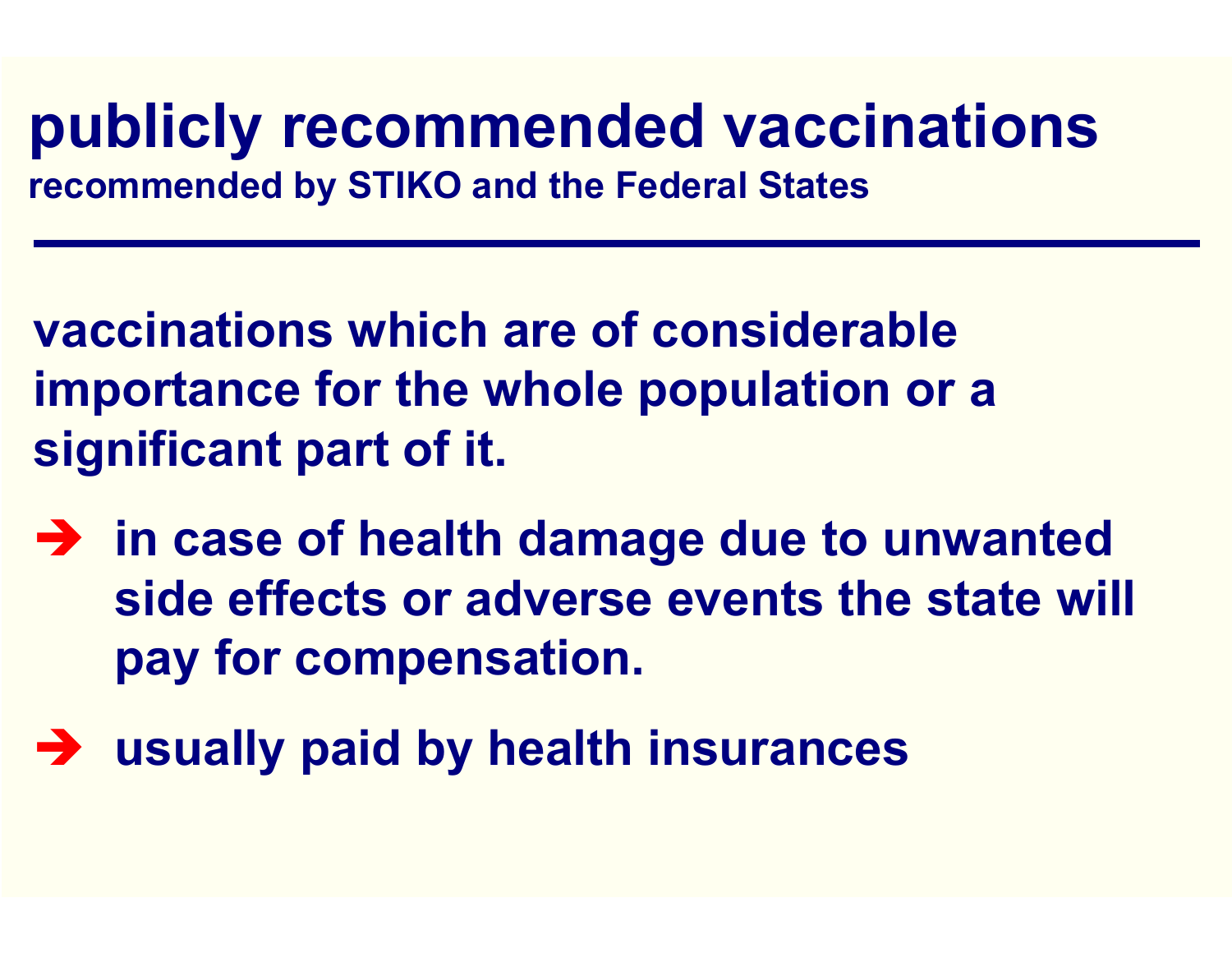# **recommendations for use of hepatitis B vaccine in Germany (STIKO 1983-1995)**

 $\bullet$ **recommended for individuals at high risk**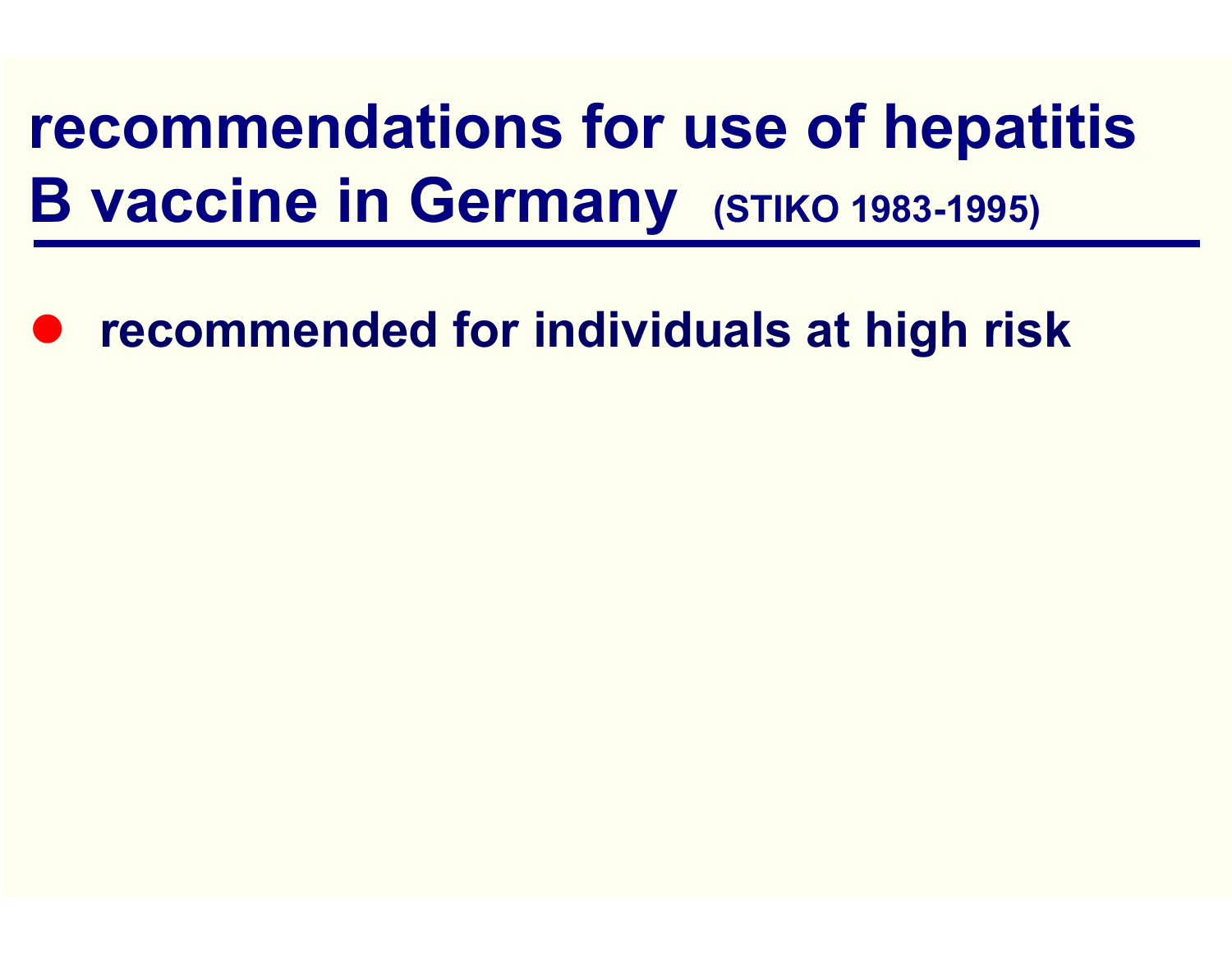#### **risk groups** for whom hepatitis B vaccine is

**recommended in Germany (STIKO 1983-1995)**

- $\bullet$ **health care workers**
- $\bullet$ **contacts of carriers**
- $\bullet$ **recipients of blood products**
- $\bullet$ **patients of institutions for mentally disabled**
- $\bullet$ **hemodialysis patients**
- $\bullet$ **homosexuals**
- $\bullet$ **prostitutes**
- $\bullet$ **parenteral drug users**
- $\bullet$ **prison inmates**
- $\bullet$ **travellers to highly endemic countries**
- $\bullet$ **newborns of carrier mothers**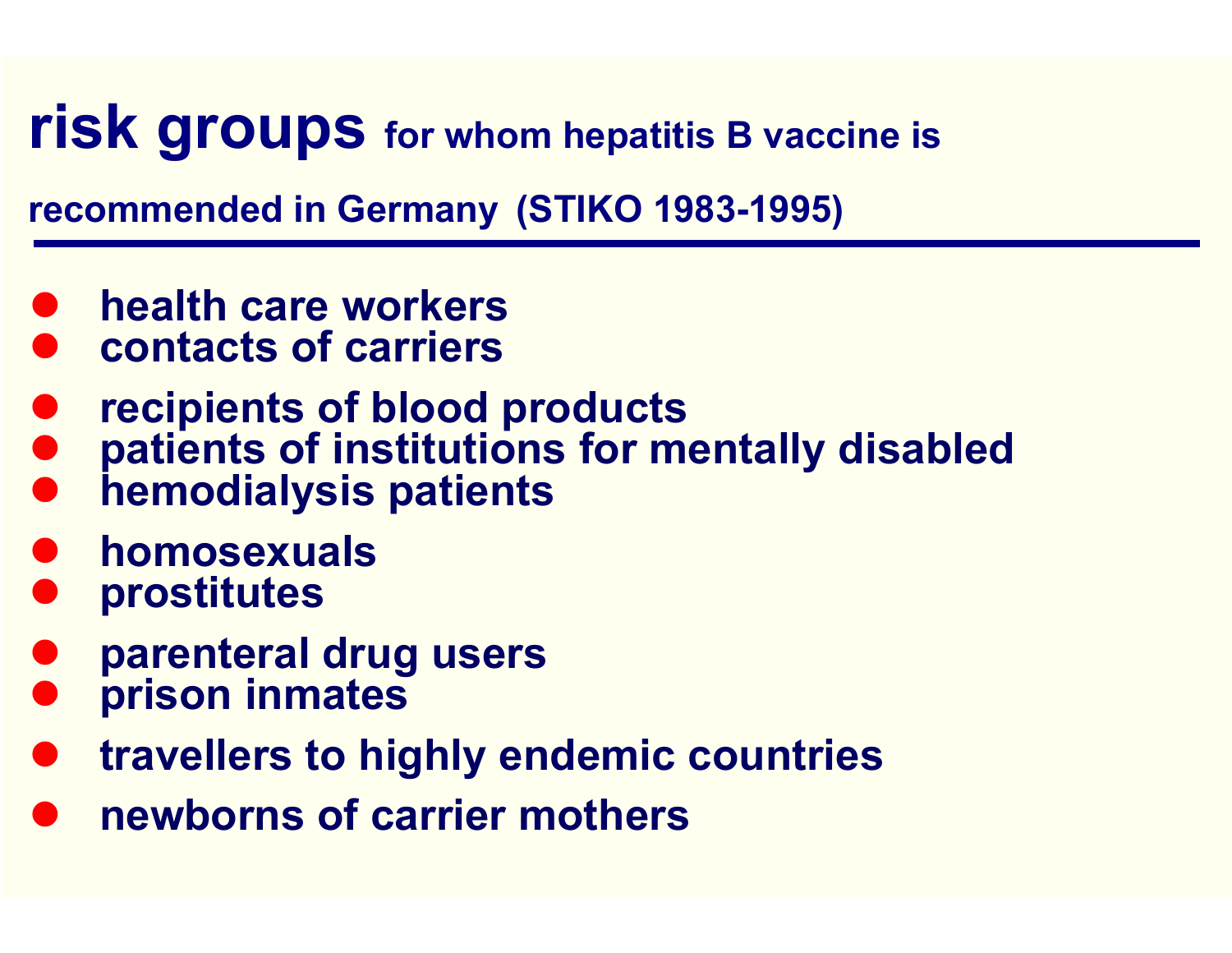**recommendations for use of hepatitis B vaccine in Germany (STIKO 1983-1995)**

- $\bullet$ **recommended for individuals at high risk**
- $\bullet$  **costs reimbursed by employer (e.g. HCWs) or insurance (patients, newborns etc.)**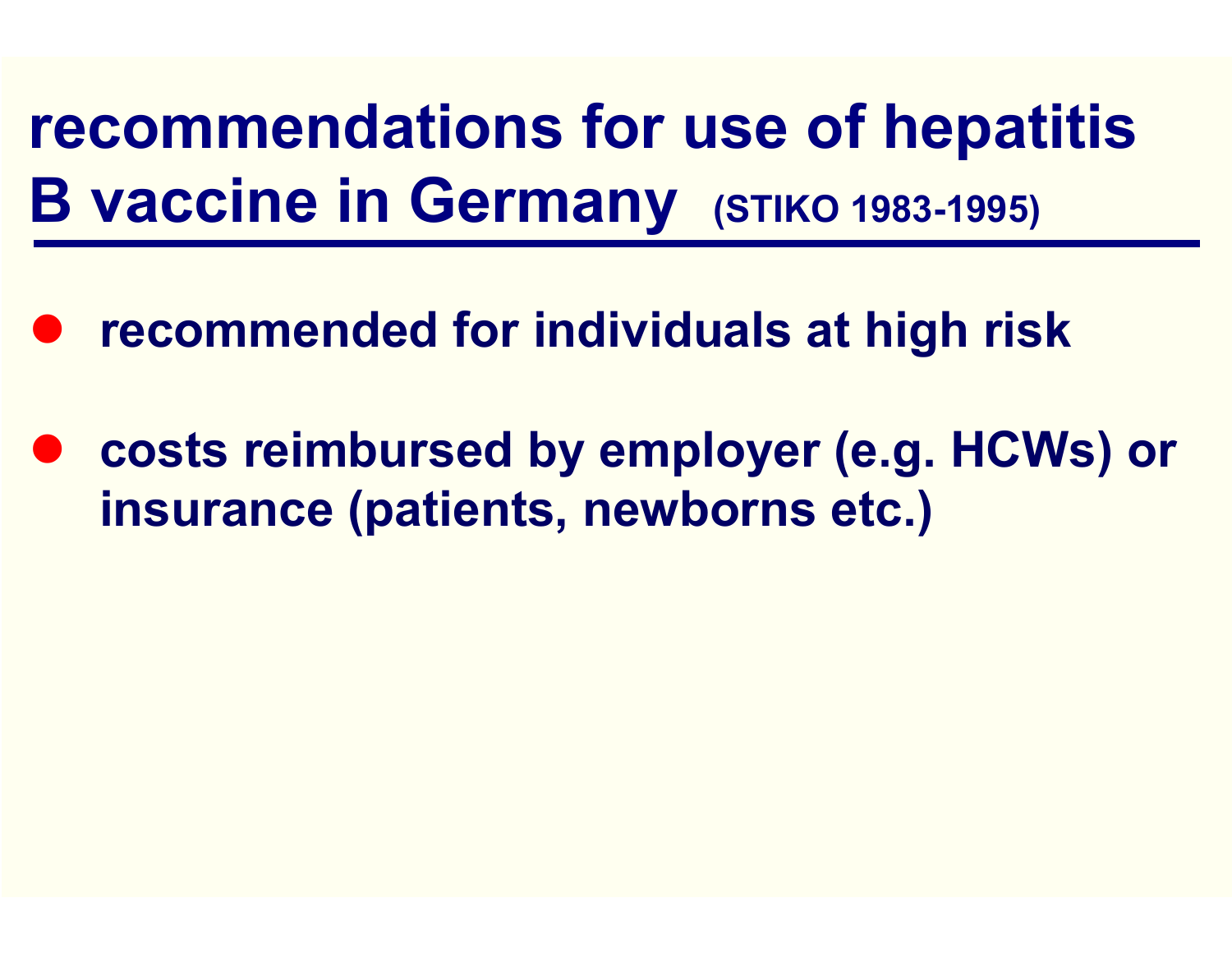**acceptance of hepatitis B vaccine in the public in the first years after its introduction**

**new vaccine accepted only hesitantly**

- $\bullet$  **poor knowledge of hepatitis B (significance, frequency, modes of transmission)**
- $\bullet$  **concerns on safety of plasma vaccine (inactivation procedure sufficient for destruction of HBV and HIV?)**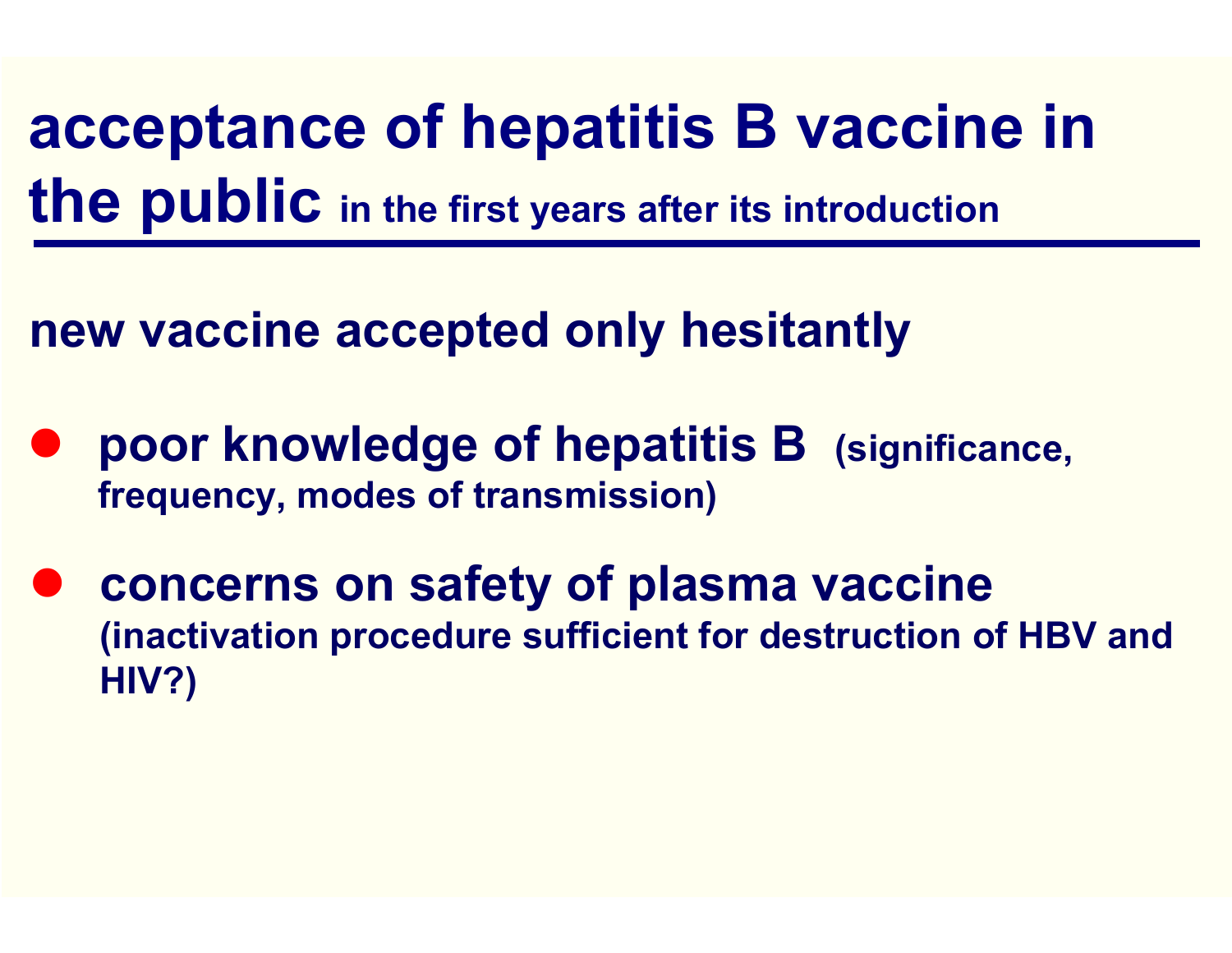# **hepatitis B vaccine in Germany: vaccine coverage 1985-1992**

- **medical doctors: < 50% Zachoval and Deinhardt, Münch Med Wschr1988; 19:363-366**
- z **nurses: 35-59%**

**Hallauer, in Occupational health for health care workers. Ecomed, Landsberg 1993** 

- $\bullet$  **hemodialysis patients: 60-90% Kuratorium für Heimdialyse, Munich 1992**
- $\bullet$  **drug addicts, homosexual men; < 10% local health authorities Munich, Hamburg**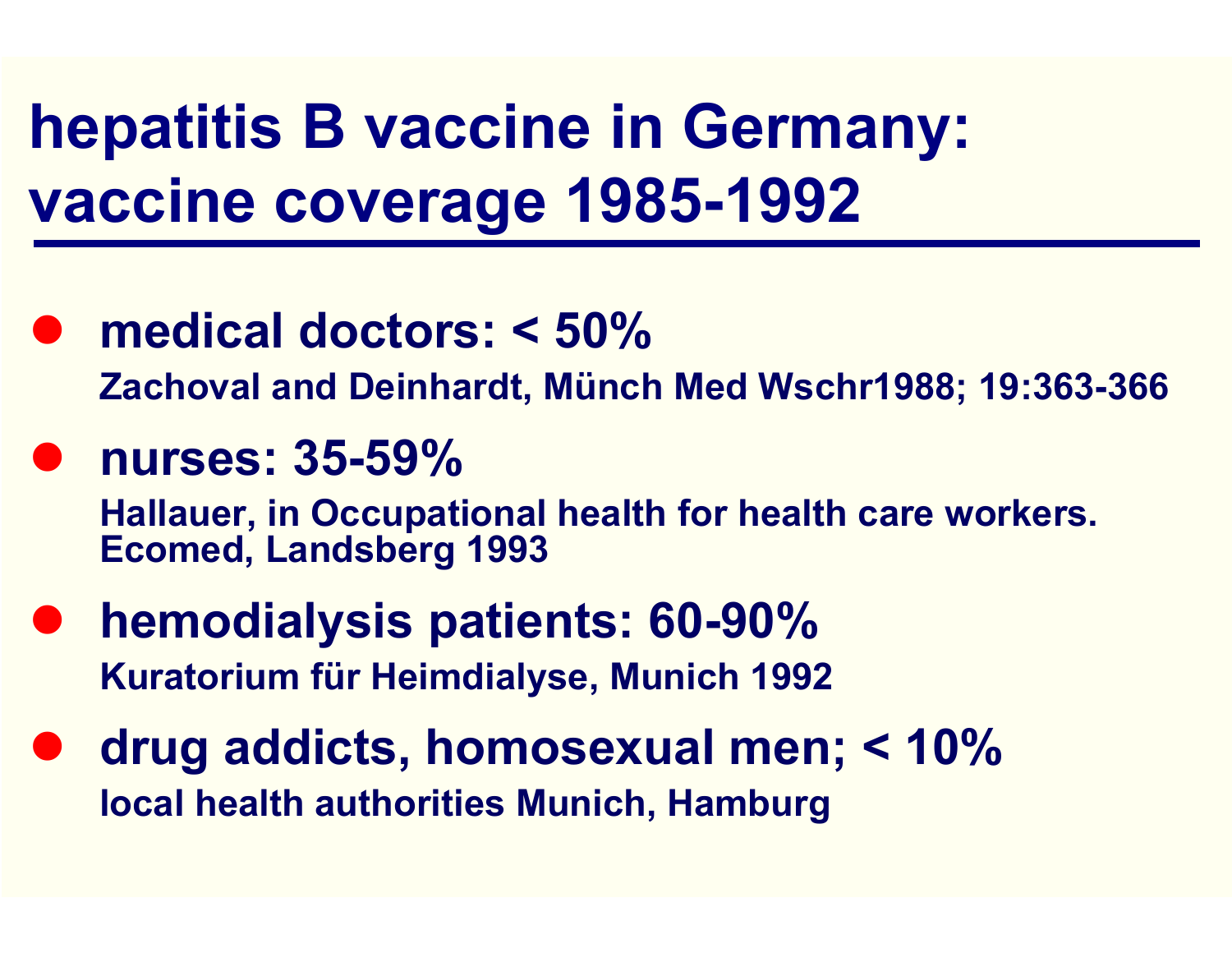# **hepatitis B vaccine in Germany: questions arising**

- $\bullet$ **minimal protective antibody concentration?**
- $\bullet$ **what to do with nonresponders?**
- $\bullet$ **how long does protection last?**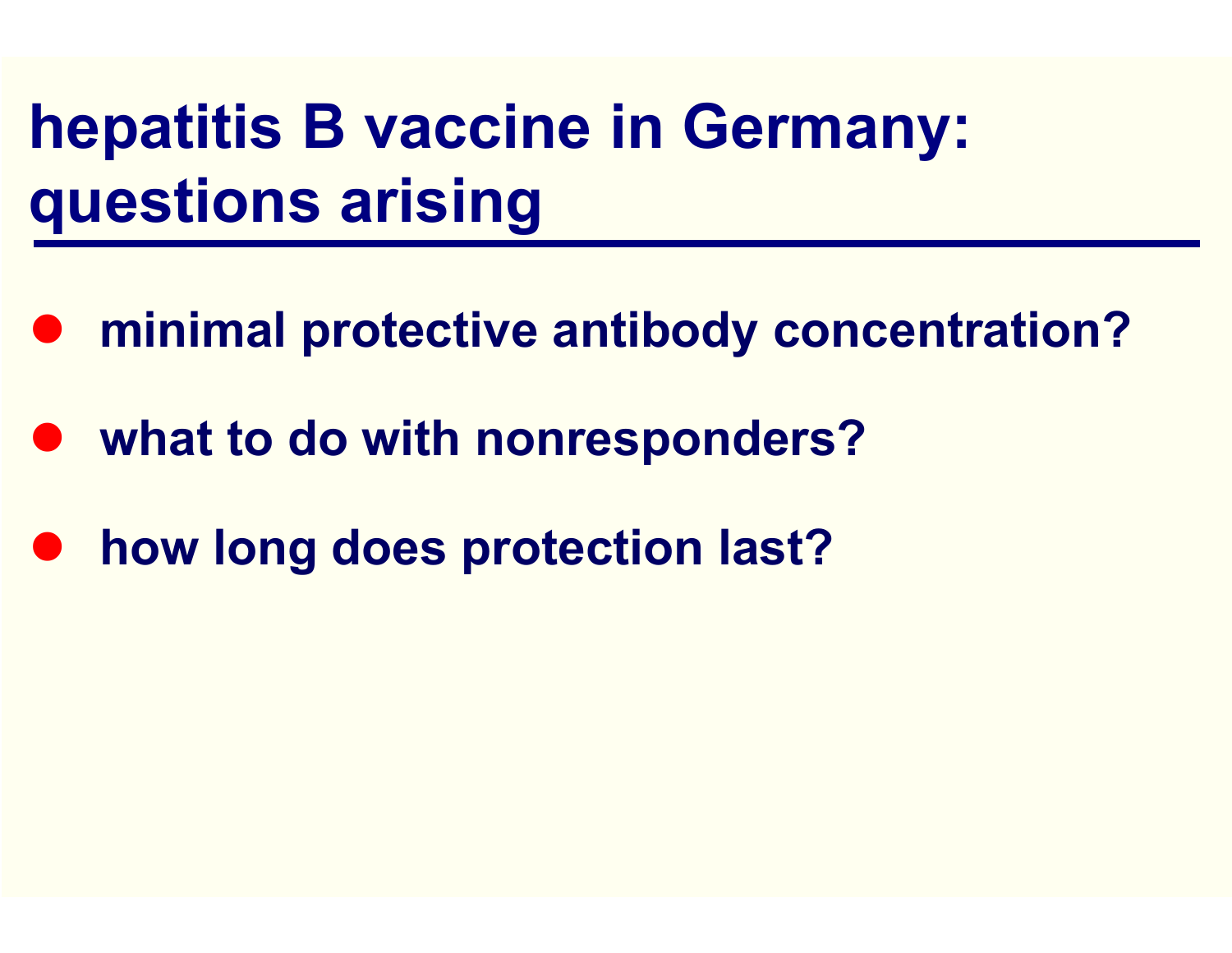### **the Ising meeting Ising, Bavaria, February 1988**

- an individual with a peak of <10 IU/I *(non-responder)* after the **basic course of vaccination probably lacks protection against HBV infection. Individuals with peak anti-HBs levels of 10-100 IU/l** *(low responder)* **generally lack anti-HBs within a few years. A** *good response* **is regarded as anti-HBs levels of** ≥**100 IU/l....**
- Some of the ... *non-responders ... will acquire adaequate anti-HBs levels after additional booster doses***. For low responders an additional booster within one year should be considered (***no unanimity was reached on this point***).**
- **Until more data are available one might consider revaccinating individuals when anti-HBs levels fall to <10 IU/l or once after 5-7 years after the initial course of vaccination.**

*Grob et al, Lancet 1988*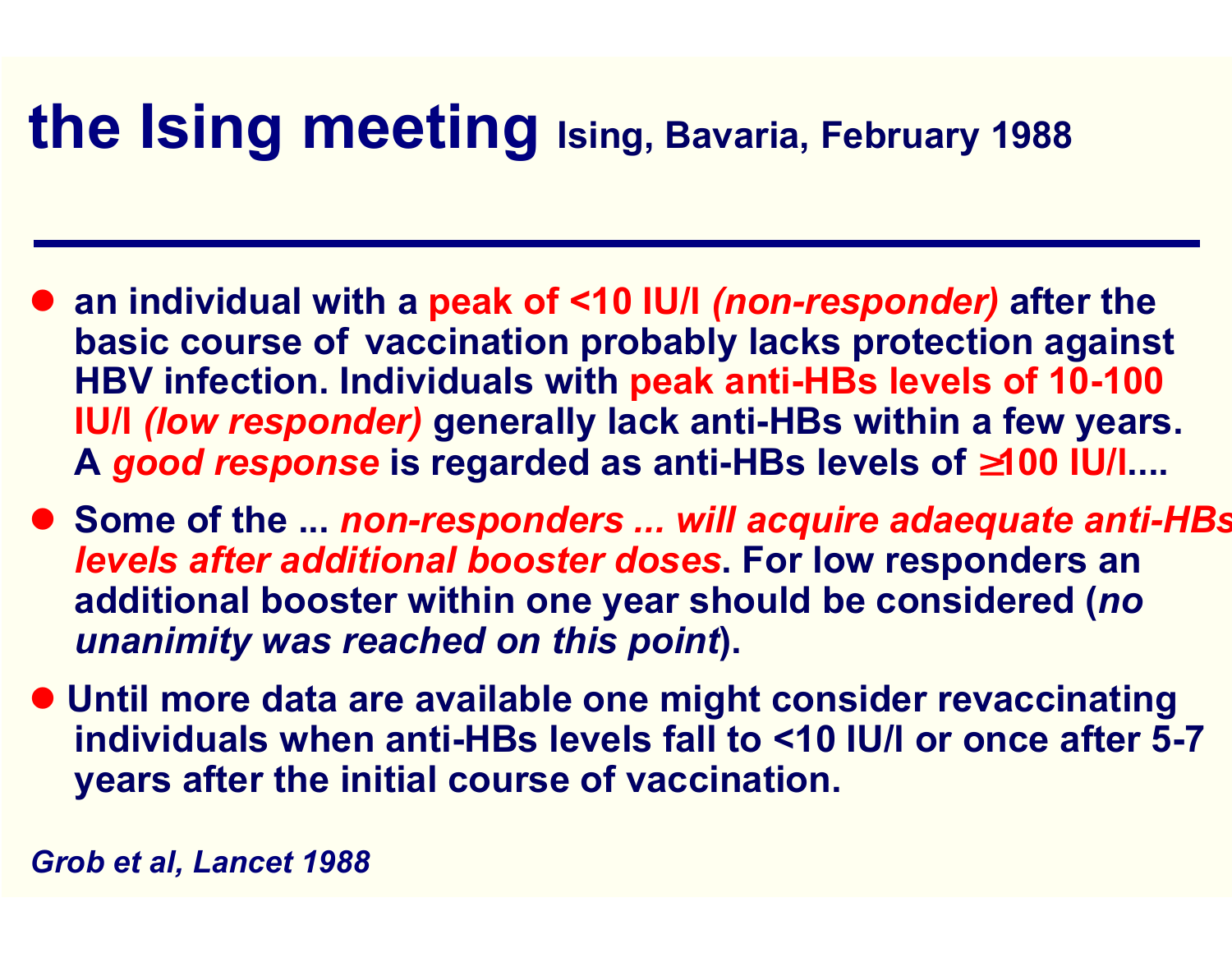# **hepatitis B vaccine in Germany: questions arising**

- $\bullet$ **minimal protective antibody concentration?**
- $\bullet$ **what to do with nonresponders?**
- $\bullet$ **how long does protection last?**
- $\bullet$ **do we have the right strategy?**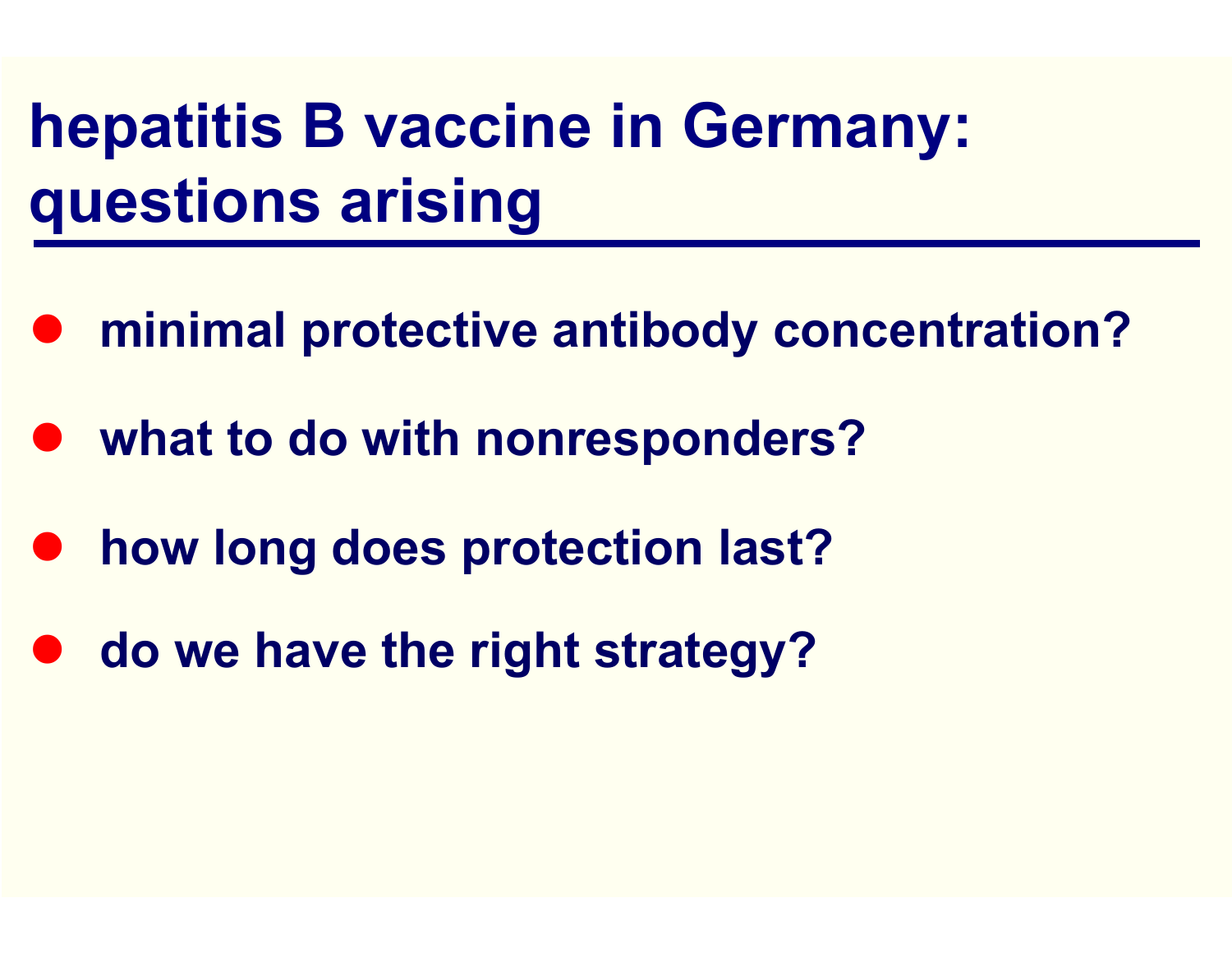### **hepatitis B in Germany reported cases 1982-1993**

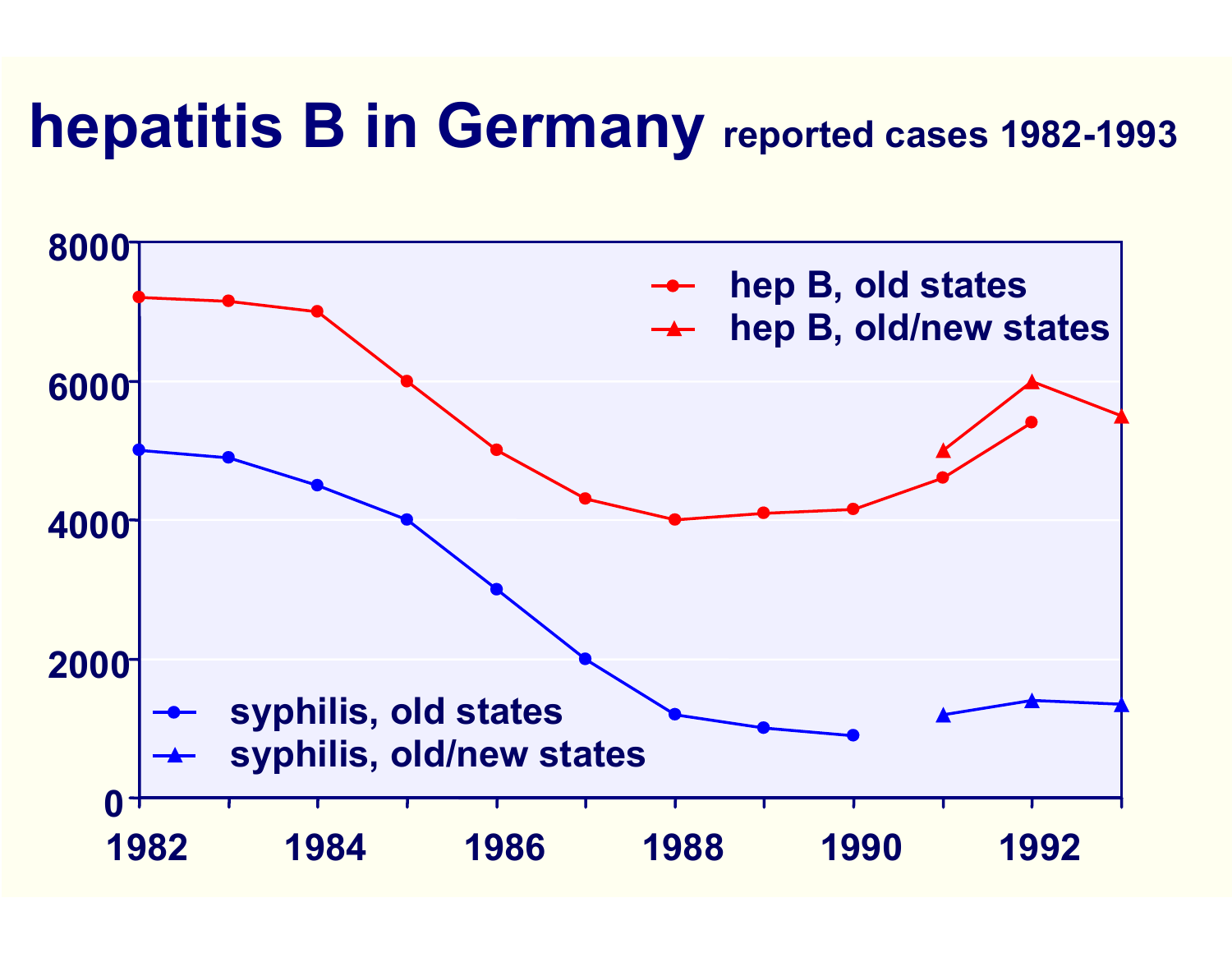### **hepatitis B in risk groups and in the normal population**

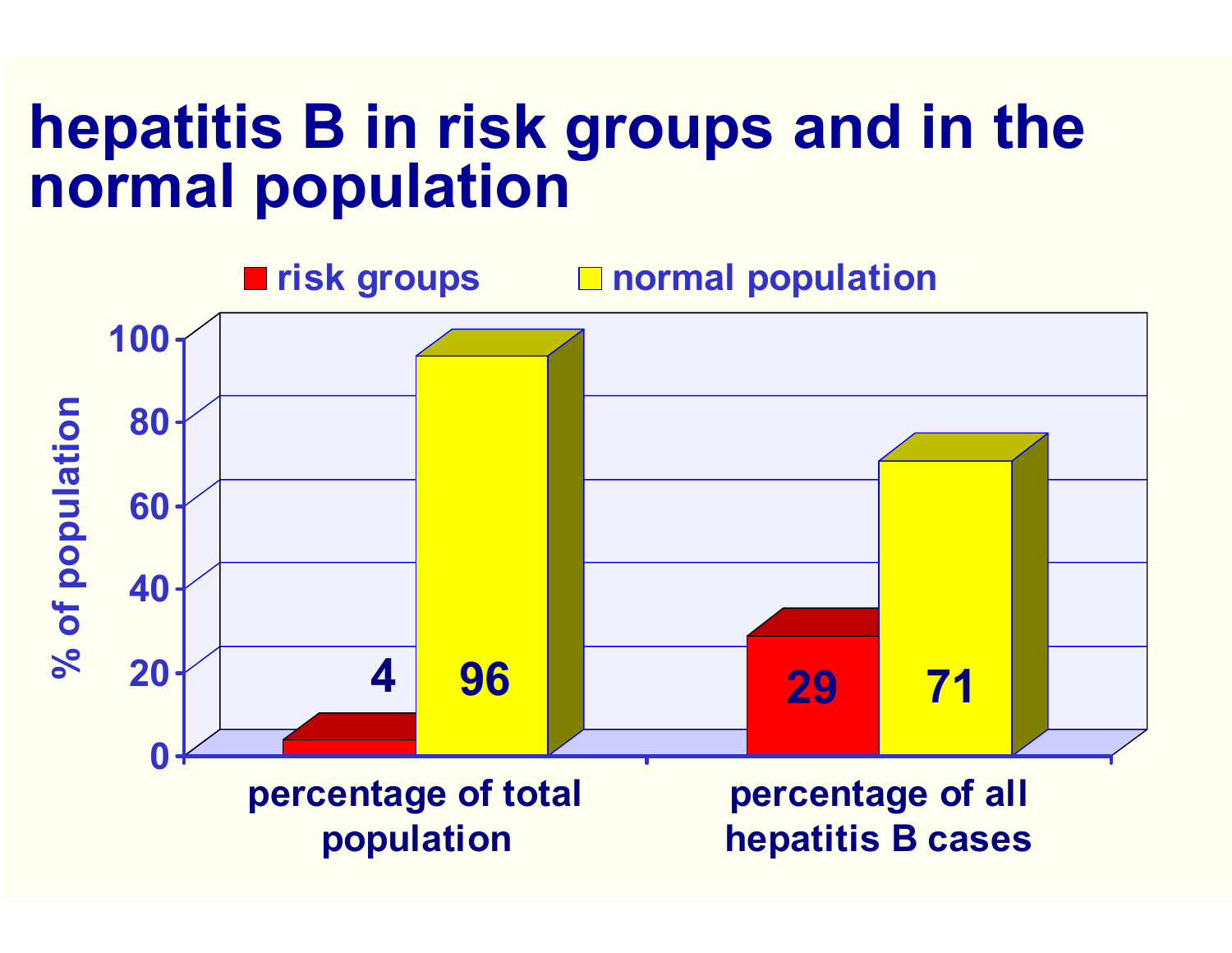#### **hepatitis B incidence in different age groups reported cases 1991-1994, n = 19 268**

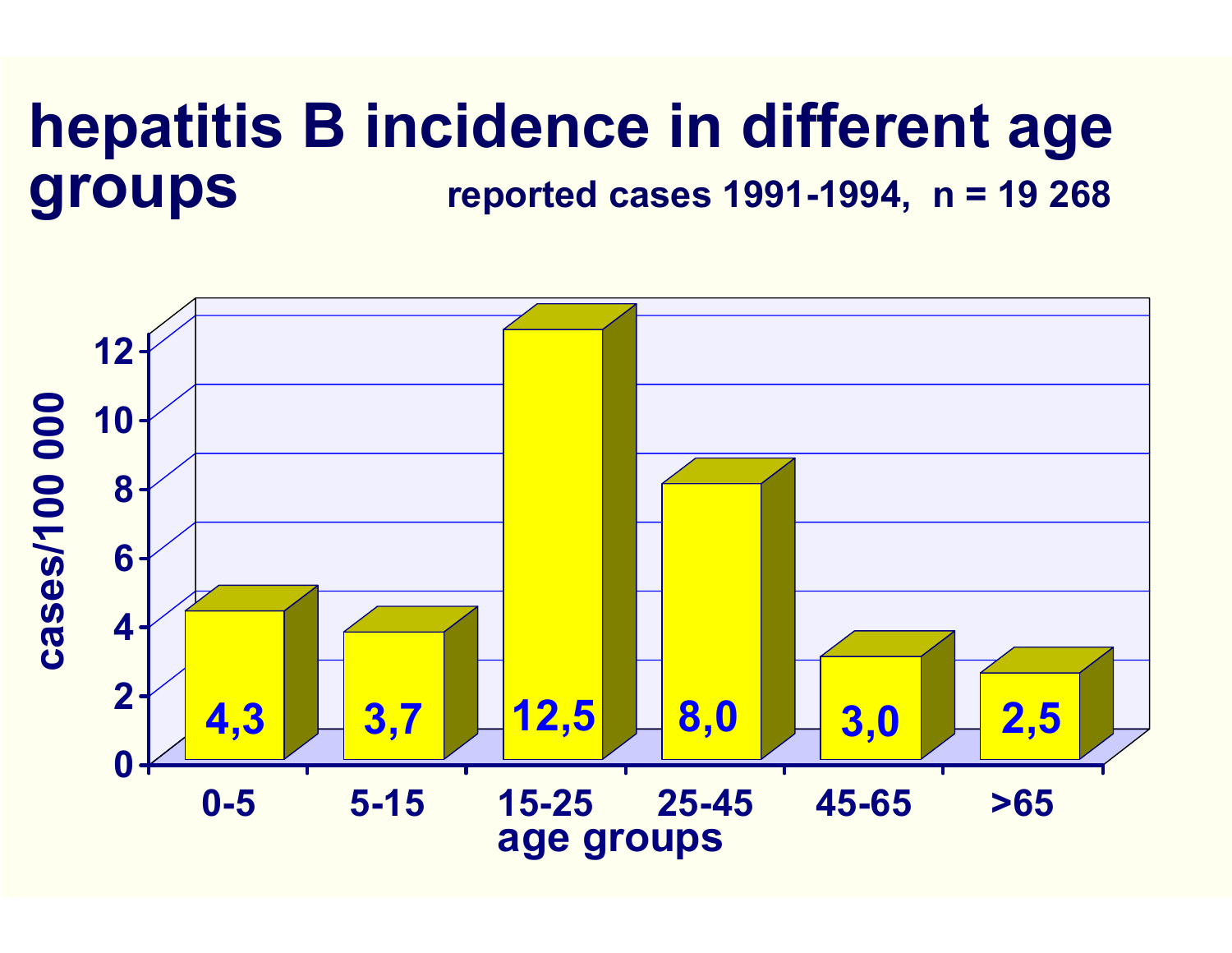# **hepatitis in Germany – ANOMO-study**

**sentinel surveillance of HIV and other sexually transmitted diseases**

|      | reported<br>cases | <b>ANOMO</b> | under-<br>reporting |
|------|-------------------|--------------|---------------------|
| 1993 | 13 834            | 86 174       | $84\%$              |
| 1994 | 13 817            | 141 560      | $90\%$              |

*Kirschner and Schwartländer, ANOMO-Studie. Nomos Verlag, Baden-B. 1996*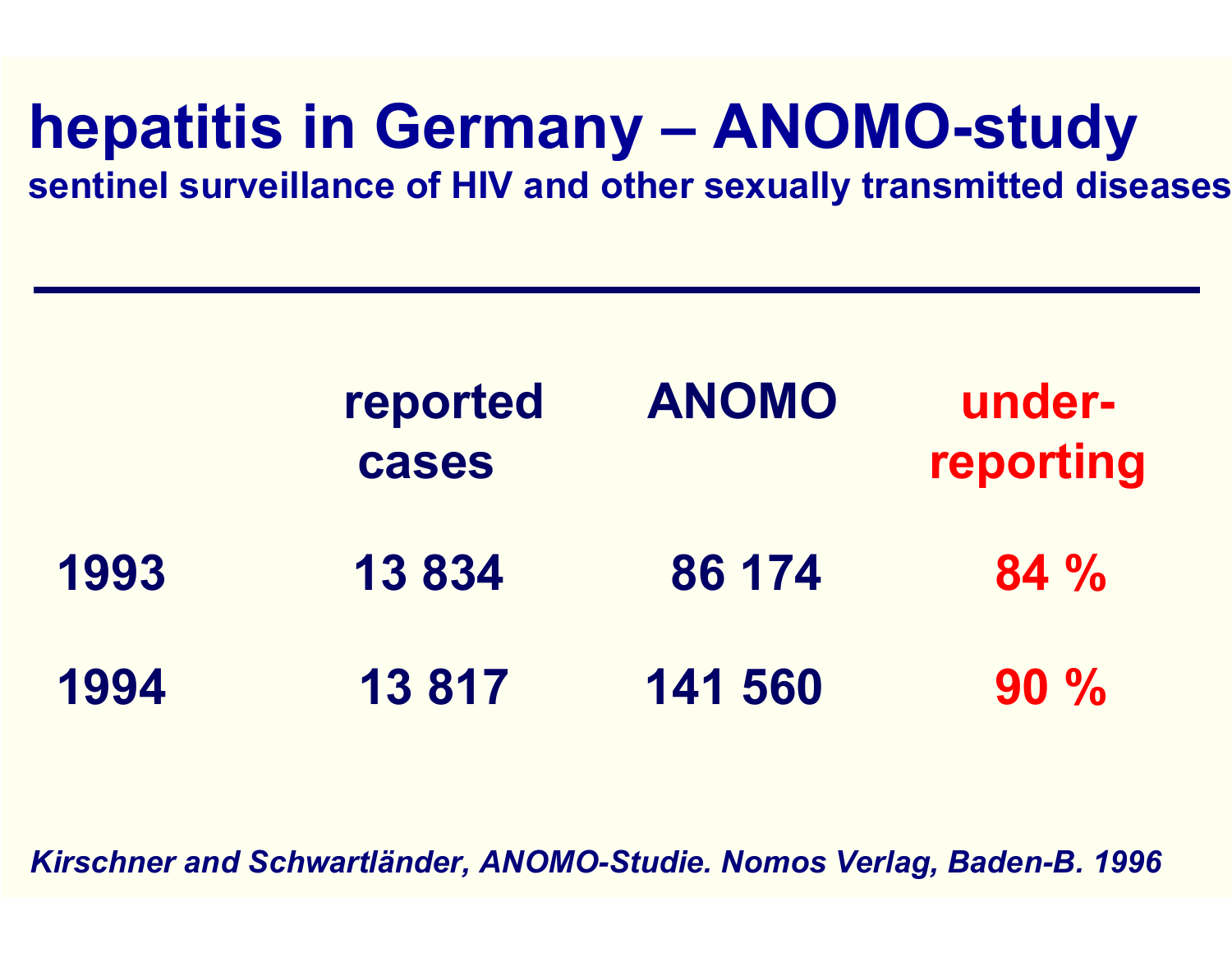# **hepatitis B: epidemiological situation in Germany 1993 reported vs. calculated incidence**

|                                                                | symptomatic<br><b>infections</b> | all<br><b>infections</b> |
|----------------------------------------------------------------|----------------------------------|--------------------------|
| reported                                                       | 5 4 9 7                          |                          |
| calculated under the assumption<br>of underreporting of 60-80% | 13743<br>$-27485$                | 27 485<br>$-54970$       |
| <b>ANOMO-study*</b>                                            | 25 689                           | 51 378                   |
| expected value due to anti-HBc-<br>prevalence data (1990/91)** |                                  | 52 589                   |

*\* Kirschner and Schwartländer, ANOMO-Studie. Nomos Verlag, Baden-B. 1996 \*\*Thefeld et al Bundesgesundhbl 1994; 37: 374-377*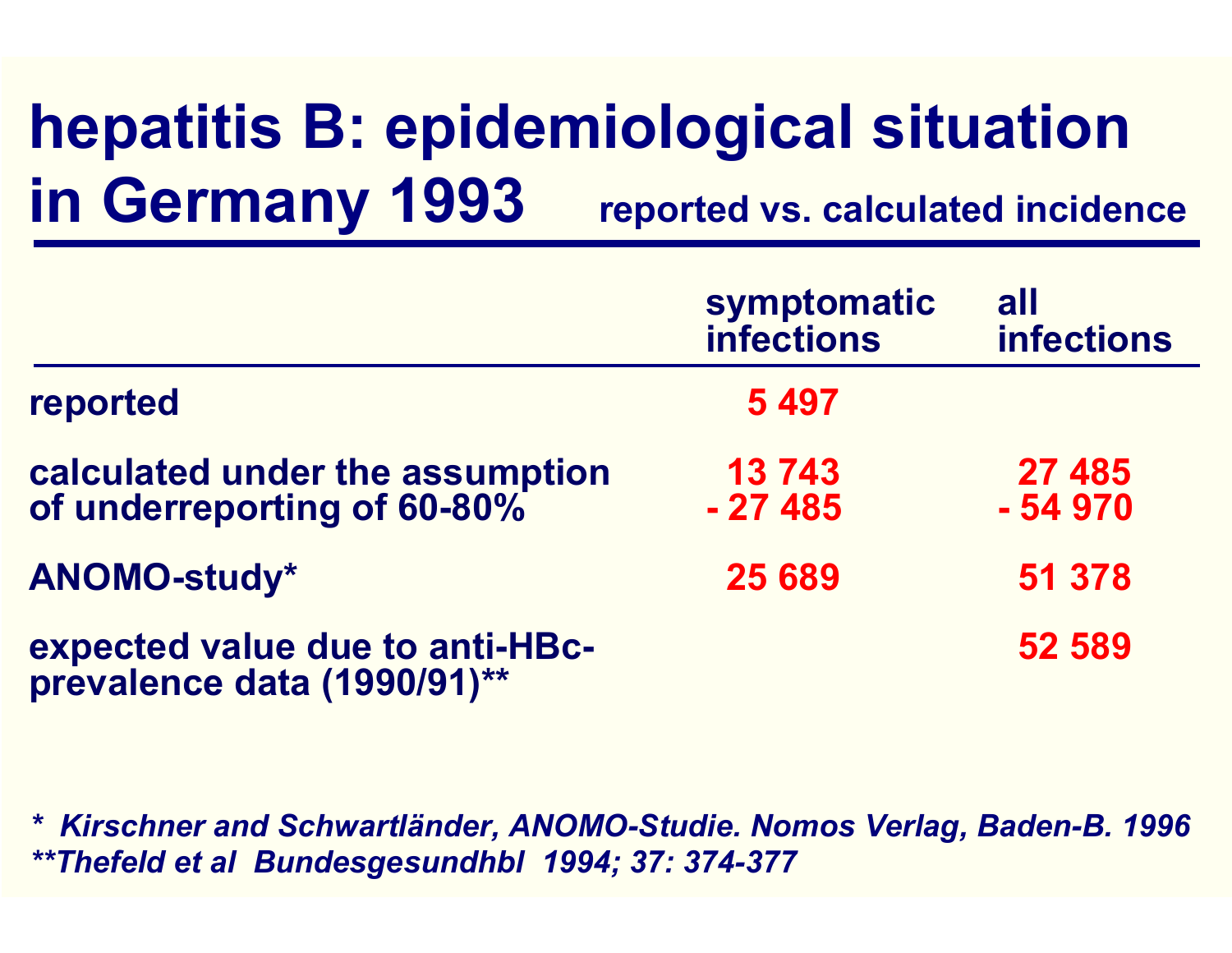# **hepatitis B: epidemiological situation in Germany 1993**

- **about 50 000 new infections per year**
- z **about 500 000 HBV-carriers**
- $\bullet$ **most infections transmitted sexually**
- $\bullet$ **poor vaccine coverage**
- Î *need for universal vaccination !*